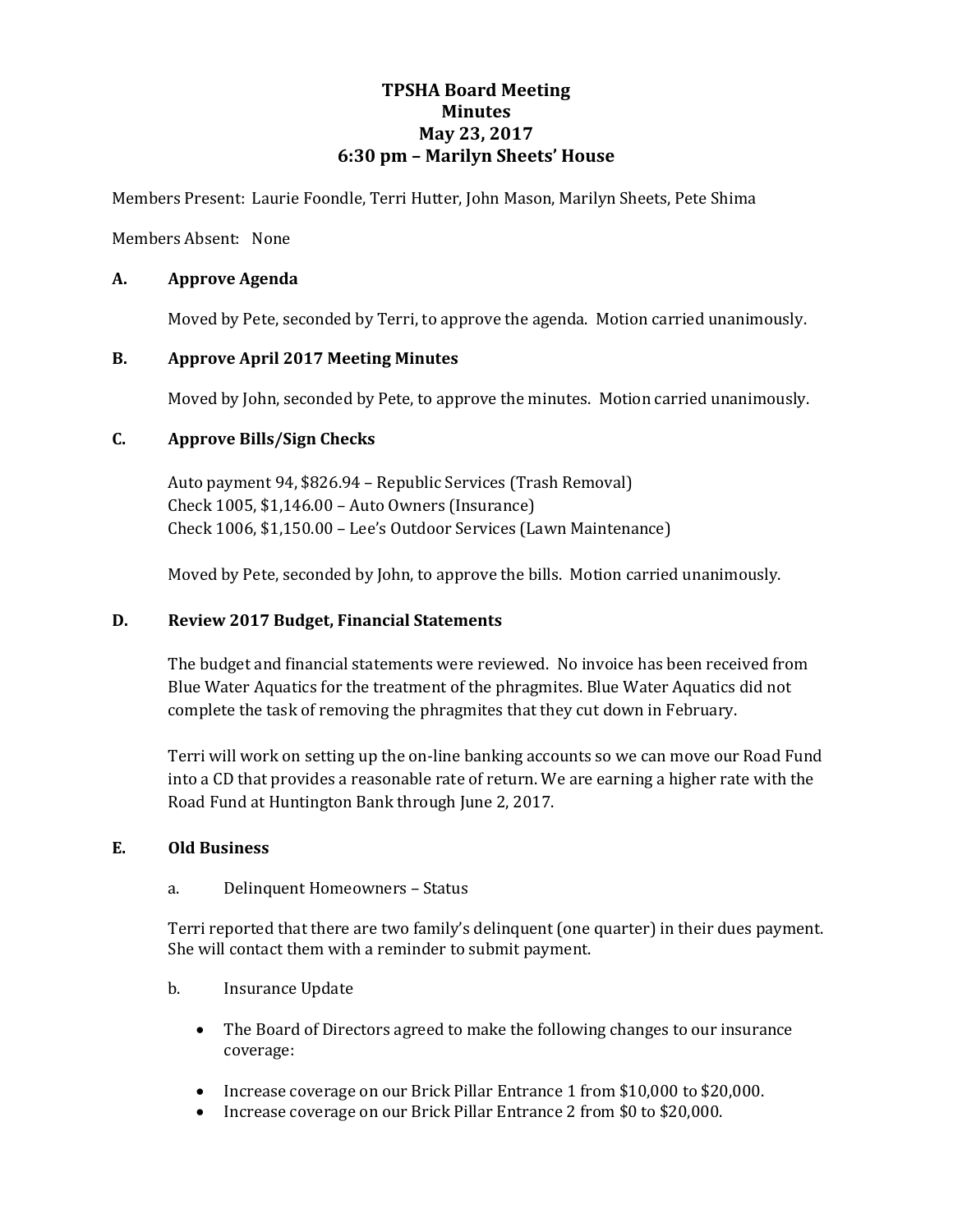- Increase coverage on the mailboxes from \$4,400 to \$8,000
- Increase our coverage for Blanket Employee Dishonesty from \$100,000 to \$200,000.

The cost for this additional coverage is \$219.

c. CCR Compliance Communication

The Board reviewed the feedback we received regarding the letter we sent out last month. We received 16 responses, roughly 25%.

With regard to Dish Antennas, it was communicated that according to FCC regulation we are not allowed to restrict a homeowner from using this technology. We can impose certain location requirements if they do not create an undue cost to the homeowner.

With regard to allowing outdoor structures, only 4 homeowners responded that they would support this change.

With regard to allowing outdoor storage of garbage containers, 9 homeowners responded that this should be allowed. Most of the 9 homeowners noted that the garbage containers should be screened or stored out of sight. If the CCR's are revised in the future to allow outdoor storage of garbage containers, the Board wants them to not be visible from the street and preferably not visible by neighbors.

Laurie will ask Mike Garris (attorney), if it is possible to change the CCR's with regard to antennas without 90% approval from the homeowners, since the FCC prohibits this restriction. She will also ask if there are options for revising the CCR's without 90% approval, as this could be an unrealistic requirement. Terri will ask the Welch's the same question.

Terri will ask the Welch's if they could attend our next meeting to talk about the CCR's.

Depending on what we learn, Terri and Laurie may go through the CCR's item by item and suggest changes.

## **F. New Business**

## a. TPSHA Correspondence – Homeowner-related Issues

We received a request from Nathan Senter to post No Trespassing signs around the West pond. John will review the signs we have posted on the fence and replace or add as needed.

Laurie was contacted by Lot 49. They are planning to install a stamped patio and asked if this needed to be approved. We will let them know that yes, it does need to be approved, and that we will act swiftly.

## b. Repair of Street Sign Flanges

During this past month, one of our traffic signs located in the Hein's yard fell over. John reset the post and added another 60# bag of cement to the base.

There are two signs that need the flanges repaired (Shadberry & North Entrance). Terri will contact Sign-O-Rama to order the parts. Mike Garris volunteered to make the repairs.